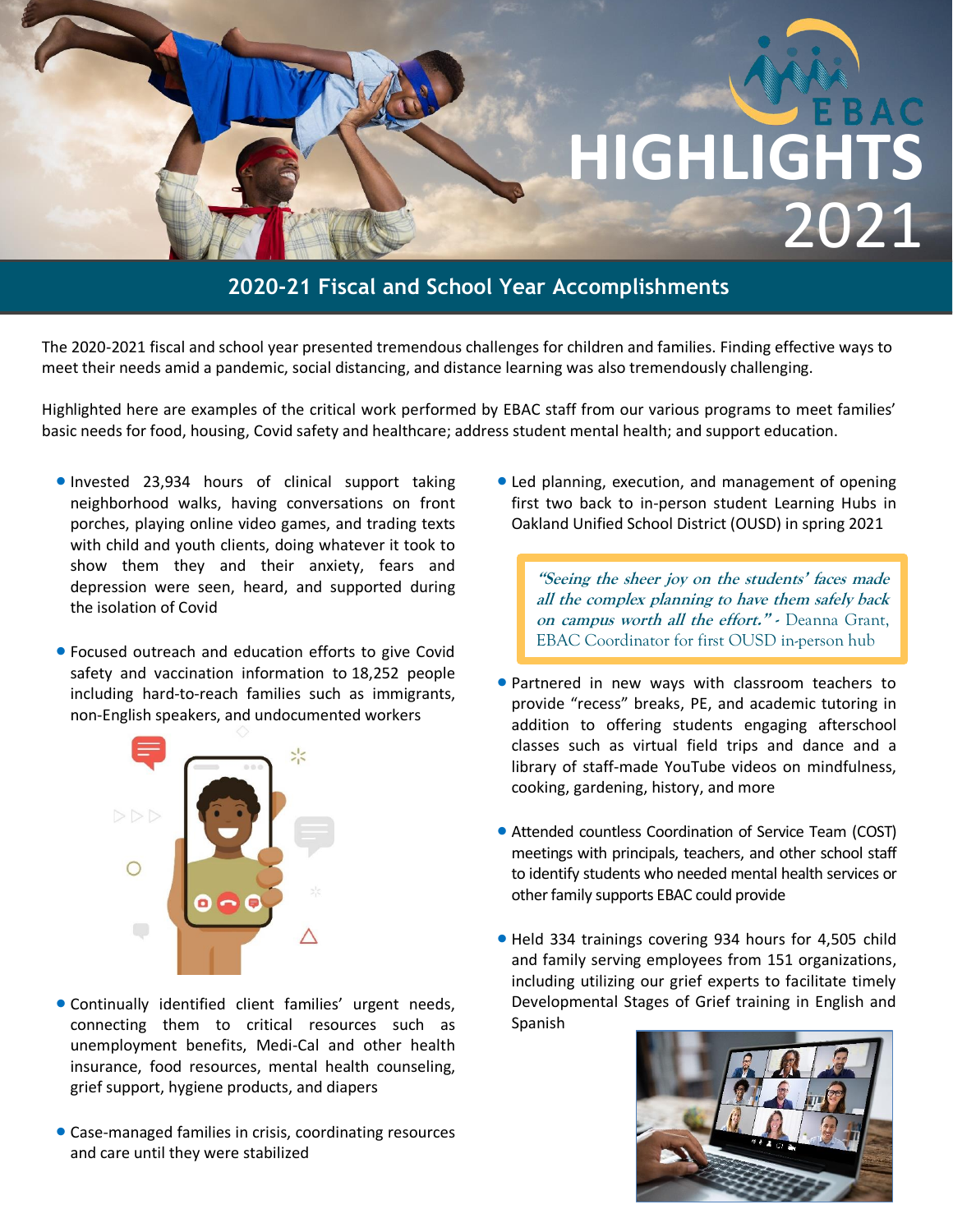

- Distributed 100,000 masks and other PPE to families
- Tracked down teens who stopped showing up on Zoom for class, working to re-engage them in school
- Delivered December holiday gifts to 300 families
- Conducted virtually 2 series of Resilient Parenting for Bereaved Families educational workshops; 20 grief peer support group meetings; and 3 screenings of *Speaking Grief* documentary accompanied by skill building to help professionals better support grieving children and families



Using the Child & Adolescent Needs and Strengths (CANS) tool, EBAC mental health clinicians assessed the trauma history of the clients with whom they worked this past year. According to these assessments, Disruption of Caregiving/Loss of Attachment and Exposure to Family and Community Violence were the most commonly reported traumas these children and youth experienced.

|                                                      | <b>Trauma History of our Clients</b>          |                                        |                                         |                                           |
|------------------------------------------------------|-----------------------------------------------|----------------------------------------|-----------------------------------------|-------------------------------------------|
|                                                      |                                               |                                        | Physical Abuse.<br>14%                  | <b>Medical Trauma</b><br>13%              |
|                                                      | Witness to Family<br>Violence, 27%            | <b>Emotional Abuse</b><br>19%          |                                         |                                           |
|                                                      |                                               |                                        | Witness/Victim of<br>Criminal Acts, 12% | <b>Parental Criminal</b><br>Behavior, 11% |
| Disruptions in Caregiving/<br>Attachment Losses, 64% | Witness to Community/<br>School Violence, 25% | Natural or<br>Manmade<br>Disaster, 18% | Neglect, 12%                            | Sexual Abuse.<br>9%                       |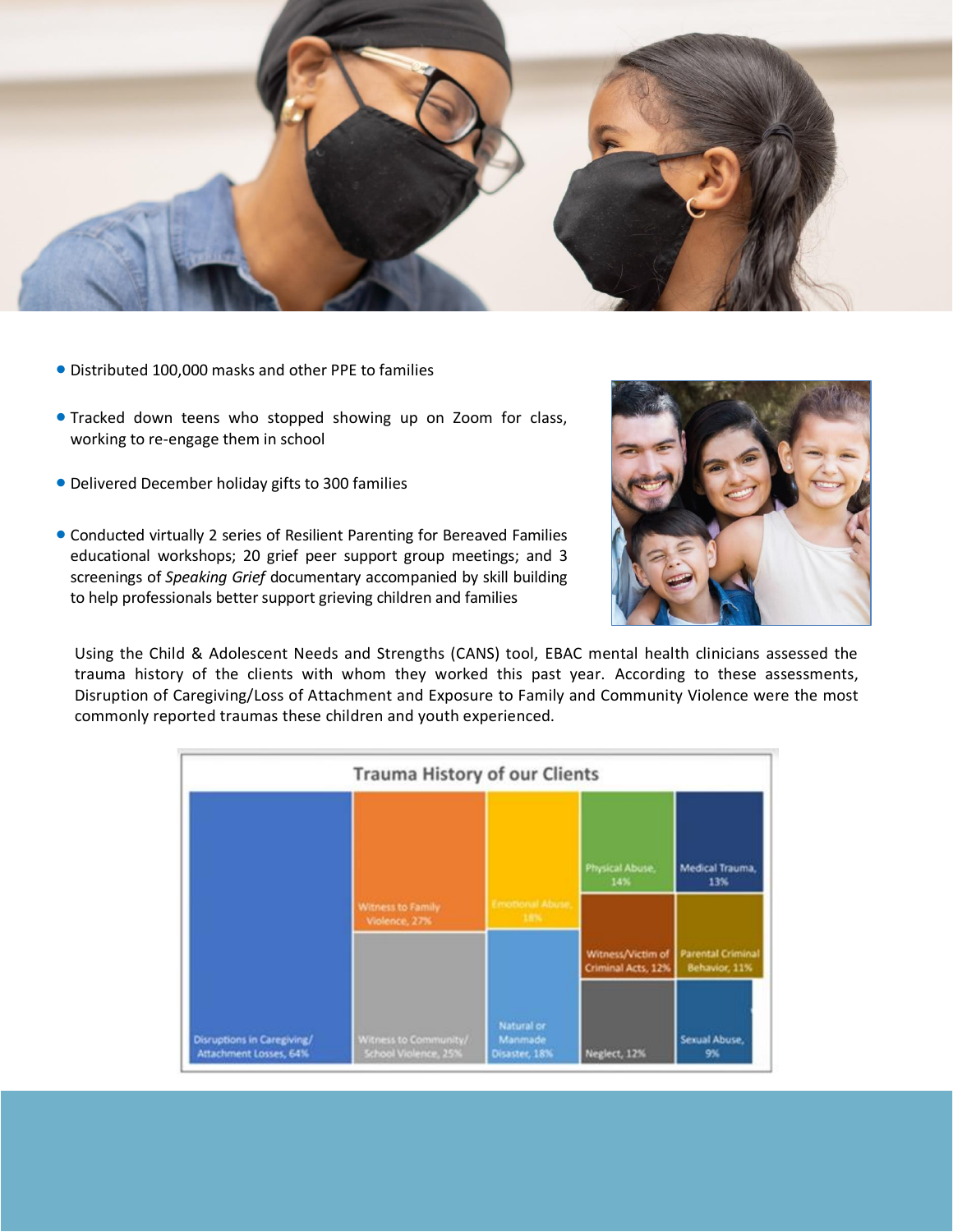

#### **Trauma Transformed**

According to Trauma Transformed's framework, system transformation occurs by infusing healing into the DNA of our human serving systems, including both public and community-based organizations, so that the people who make up the systems can bring their whole, human selves to the important work they do to care for others.

Trauma Transformed worked with the following systems of care and communities locally and across the country, centering relationships to create the conditions for individual healing through healing the system itself:

- New York City Public Health
- City of Oakland ReCast Project
- Contra Costa Equity & Racial Justice Committee
- Solano County Public Health
- Resident Warriors part of HopeSF
- Communities of practice in San Bernardino, Monterey, and Sacramento



Trauma Transformed also worked on several projects to advance the California Surgeon General's

Statewide initiative, **ACEs Aware**, aimed to prevent and address the impact of adverse childhood experiences (ACEs) and toxic stress. TraumaTransformed.org

#### **Organizational Achievements**

• Launched the EPIC program, the newly designed 10 week early intervention program that builds kindergarten readiness skills for preschoolers ages 3-1/2 to 5 who are challenged by self-regulation and social expression

- Recognized for the 6<sup>th</sup> time as a Top Workplace by Bay Area News Group based upon results of anonymous staff surveys
- Systematized data collection required for EBAC's many disparate funders into a coordinated process which produced informative agency-wide client and services data dashboard



• Received year-end surveys from 200 clients across most programs to inform understanding of client satisfaction and indicated areas of improvement



#### **Racial Justice & Equity**

- Convened internal Equity Committee to address matters of equity within EBAC by reviewing and revising policies, practices, and protocols that may perpetuate harm. Examples:
	- o Create opportunities for leadership promotions for BIPOC by creating a training plan that ensures management readiness
	- o Operationalize incorporation of staff and community voice into decision-making, agency culture and policy and practice improvement